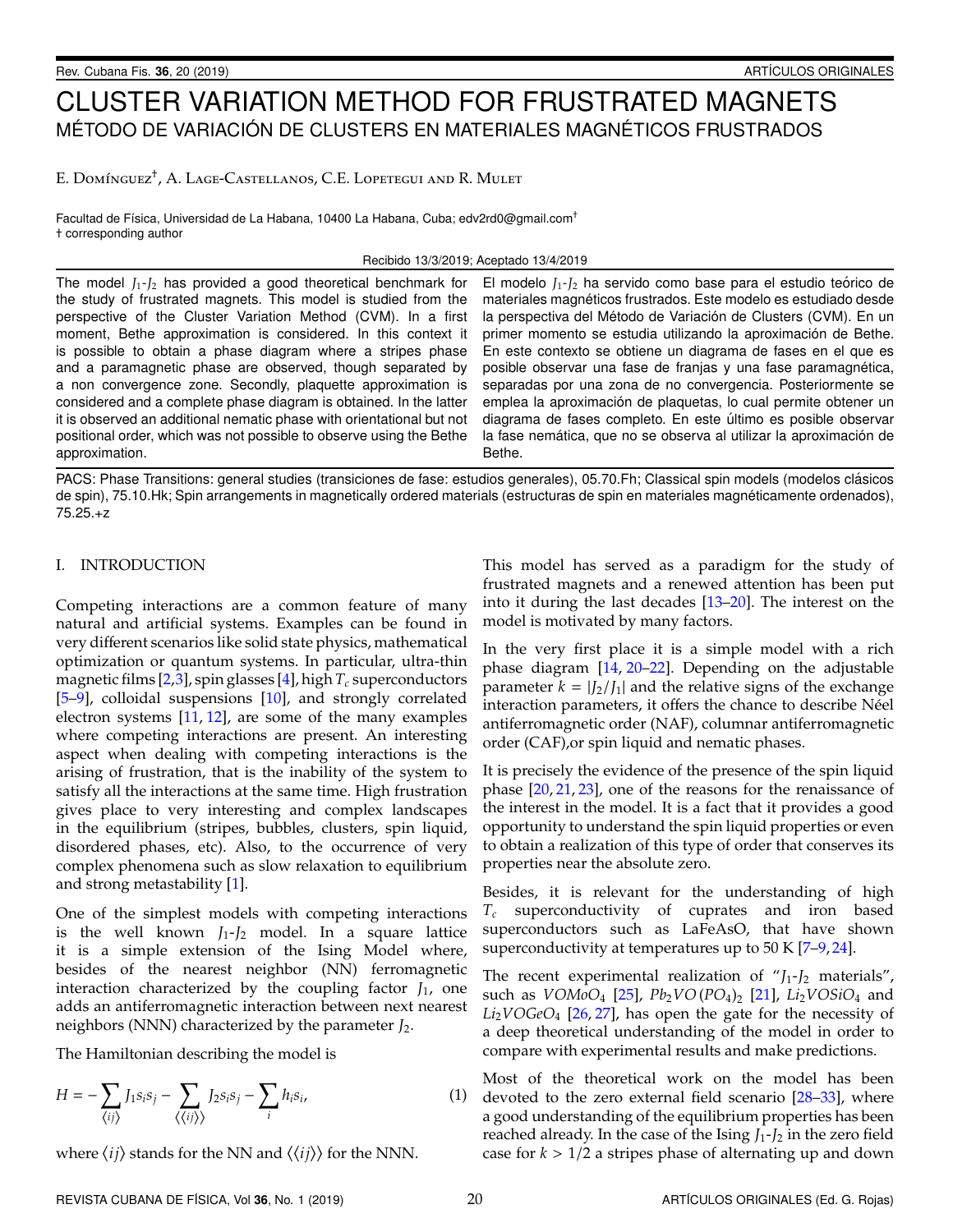spins is the ground state at low temperatures. The stripes phase is characterized by the presence of both orientational and positional order in the lattice.

On the other hand, nematic phases related to the stripe-like order are present in many quasi two dimensional systems like ultra-thin magnetic films and electronic liquids [\[34–](#page-5-22)[38\]](#page-5-23). These nematic phases are characterized by the presence of orientational, but no positional order. In this sense there is an intermediate degree of symmetry between the disorder phase and the stripes (See Fig. [1](#page-1-0) for an intuitive comprehension).

<span id="page-1-0"></span>

Figure 1. Schematic representation of order in the equilibrium state of the model. From left to right, paramagnetic (under homogeneous field), nematic and stripes order. Arrows stand for the mean local magnetization and lines for site to site correlations. **Left Paramagnetic**: All sites are equally tagged. There is no order at all, but a high symmetry. **Center Nematic**: Magnetizations are the same. However the correlation between horizontal neighbors is different from the correlation between vertical neighbors. There is orientational order characterized by non isotropic correlations. **Right Ferromagnetic**: Magnetization in the middle column point in an opposite direction to that of the rest of the sites. Correlations are just as in the nematic phase, so there is nor positional neither orientational order in the stripes phase.

A natural question arises: whether *J*1-*J*<sup>2</sup> model would be able or not, to sustain such a nematic phase, as an intermediate phase in the breaking of the *Z*<sup>4</sup> symmetry of the disordered phase to the  $Z_2$  symmetry of the stripes. The difficulty on the study of such anisotropic phases arises from the necessity of computing correlations in different directions.

In [\[22\]](#page-5-12), Stariolo et al. answered the previous question by constructing an H-T phase diagram of the model. In this phase diagram it can be observed a region where nematic order arises. The phase diagram was built by using the well known Cluster Variational Method (CVM) approximation, which showed to be very appropriate for the study of anisotropic correlations. These authors point out that it is necessary to go beyond naive mean field (MF) and Bethe, in order to compute anisotropy in correlations. They asseverate that the minimal approximation suitable for detecting the stripes phase is the plaquette or Kikuchi approximation.

In the present paper we show that it is possible to observe the stripes phase in the context of the Bethe approximation, provided the regions and the symmetries of the problem are considered in a proper way. We will show the phase diagram of the problem, using both Bethe and the Kikuchi approximation, the latter resulting similar to the one reported in [\[22\]](#page-5-12).

In order to differentiate the phases to which the model converges in equilibrium, two order parameters are used, one measuring the positional order and one measuring the orientational order. The orientational order parameter defined as

$$
Q = \frac{1}{4} (l_{34} + l_{12} - l_{23} - l_{14}),
$$
 (2)

and the positional order parameter as

$$
M = \frac{1}{2} (m_1 - m_4),
$$
 (3)

<span id="page-1-1"></span>where  $l_{ij} = \langle s_i s_j \rangle$  stands for the correlation between spins *j* and *i*, and *m<sup>i</sup>* for the local magnetization at site *i*. The numeration follows Fig. [2](#page-1-1)



Figure 2. Sketch of the typical structure considered to compute the order parameters.

When the system is in the stripes phase both the order parameters are finite. The transition to disorder, where they are both zero, can occur in two ways. There can be a slow transition, characterized by a nematic intermediate order, or a discontinuous transition when both abruptly go to zero. Orientational order parameter plays the leading role when nematic order is present, and in fact, after leaving the stripes phase, there is no need to follow the behavior of the positional order.

As the largest correlations to be considered in order to compute these order parameters are links, it seems appropriate to consider at first instance the Bethe Approximation. This approximation considers links as largest regions in the Region Based Free Energy [\[39\]](#page-6-0). This will gives us the opportunity to consider different kind of interactions, which is not possible using Mean Field. In a second moment we consider the Kikuchy approximation which consider four site plaquettes as largest regions. This allows to take into account correlations among all four spins in the basic cell of the lattice, which improves the quality of the results.

## II. BETHE APPROXIMATION

We study the equilibrium of the model using the CVM formalism [\[39\]](#page-6-0). The simplest approximation in this context is the Bethe-Peierls one, in which the largest regions considered in the variational free energy to minimize are links. It has been widely established that the constrained minimization of the Bethe free energy leads to a set of self-consistent equations in the Lagrange multipliers. Carefully treated, these equations result to map into the standard *Belief*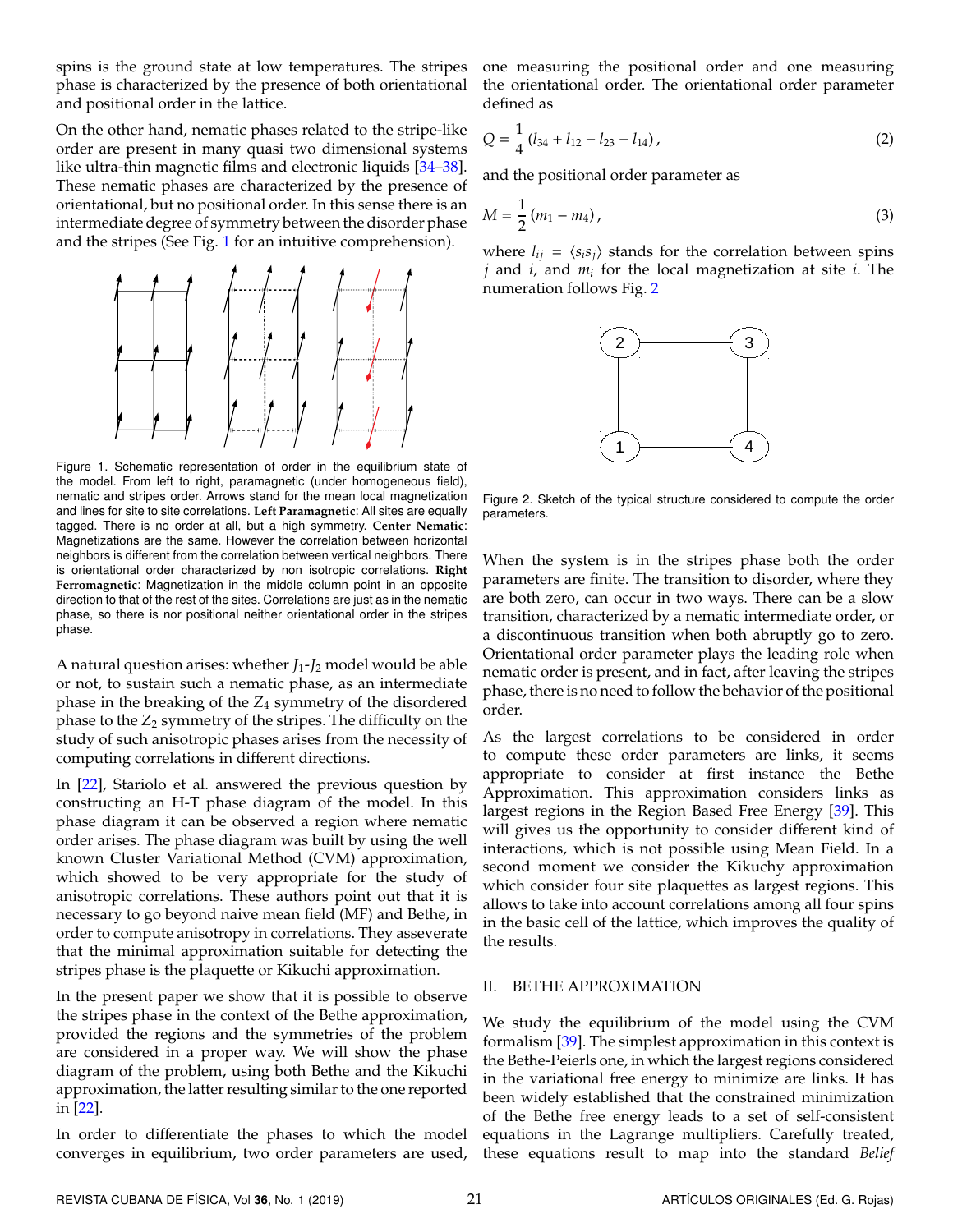*Propagation Algorithm (BP)* equations [\[39\]](#page-6-0). In BP, Lagrange multipliers are understood as messages from links to sites. This algorithm is known to be exact in tree like graphs, and even when in structures with loops it does not give the exact results, it provides a simple and good insight into the equilibrium properties of a system.

<span id="page-2-0"></span>The self-consistent equations for the messages have the form [\[39\]](#page-6-0)

$$
m_{j \to i}(s_i) = k_i \sum_{s_j} f(s_i, s_j) \prod_{k \in N(j) \setminus i} m_{k \to j}(s_j), \qquad (4)
$$

where the message  $m_{j \rightarrow i}\left(s_{i}\right)$  can be thought as the probability, as seen by the spin j that spin i has value *s<sup>i</sup>* . The form of the functions  $f\left(s_{i}, s_{j}\right)$  depends on whether spins  $i$  and  $j$  are NN or NNN. For NN it has the form

$$
f(s_i, s_j) = \exp\left[\beta\left(J_1s_i s_j + h_j s_j\right)\right],\tag{5}
$$

and for NNN

$$
f(s_i, s_j) = \exp\left[\beta\left(J_2s_i s_j + h_j s_j\right)\right].
$$
 (6)

<span id="page-2-3"></span>It is usual to parametrize the messages as functions of cavity fields [\[40\]](#page-6-1)

$$
m_{j \to i}(s_i) = \exp\left[\beta u_{j \to i} s_i\right],\tag{7}
$$

where  $u_{i\rightarrow i}$  has the form of a cavity field representing the influence of spin *j* over spin *i*.

It is useful to do so both because it improves the efficiency of the implementation and because it provides a very intuitive way to understand the messages.

The algorithm consists in solving the set of self-consistent equations by the fixed point iteration of the equations over the full lattice considering random initial values for the cavity fields. At every step new values are computed for the fields by taking the previous step ones, by means of the equation

$$
u_{j \to i} = \frac{1}{\beta} \tanh^{-1} \left[ \tanh \left( \beta J_{ij} \right) \tanh \left( \beta \sum_{k \in N(j) \setminus i} u_{k \to j} \right) \right],
$$
 (8)

which is derived from equation [4.](#page-2-0)

All the important information of the system is finally obtained from the *beliefs* of each region. They represent the marginal distributions obtained for each region in the CVM framework. These beliefs approximate the exact Boltzmann marginals. If we moved in the CVM context to consider incrementally size regions the beliefs values should converge to that of the exact Boltzmann marginals.

Beliefs can be obtained in terms of the effective fields as

$$
b_{ij}(s_i, s_j) = \frac{f(s_i, s_j)}{Z_{ij}} \exp\left(\sum_{k \in N(i) \setminus j} u_{k \to i} s_i + \sum_{k \in N(j) \setminus i} u_{k \to j} s_j\right)
$$
(9)

$$
b_i(s_i) = \frac{1}{Z_i} \exp\left(h_i s_i + \sum_{k \in N(j)} u_{j \to i} s_i\right)
$$
 (10)

At the time of the implementation it is possible to take advantage from the symmetry of the interactions. Supposing the whole lattice to be a repetition of a basic structure in the equilibrium, we can study the whole system by just considering some important links. In a way it is like removing the rest of the lattice without removing its influence. The important links are shown in Fig. [3.](#page-2-1) Not all the effective fields are represented there and the reason is that we make some considerations based on the symmetry of the interactions. In Fig. [3](#page-2-1) a distinction is made between the sites of different columns. There are two reasons for this. The first one is that NN interactions are all defined by the same exchange parameter  $J_1$  and the same for NNN interactions  $(J_2)$ . Based on this, we are aware that the symmetry of the order phase should somehow be related to this fact. The form in which the order appears depends on the relation between  $J_1$  and  $J_2$ . If  $J_1 < J_2/2$ ,  $J_2$  domains, otherwise  $J_1$  does. The later is the case we are considering, so it is obvious to expect the symmetry of the stripes phase previously described. Considering this, we can reduce the amount of degrees of freedom (*d.o.f*) of the system to six effective fields, that are the ones in Fig. [3.](#page-2-1) So, the implementation we make is not the standard BP algorithm for lattices, but actually a fixed point calculation on the set of BP self-consistent equations for these six degrees of freedom.

<span id="page-2-1"></span>

Figure 3. Representation of the relevant links in Bethe approximation.

In order to make it clear, for example, let's look at a horizontal link, it is the one between the sites represented black and white. The fields that enter into the update equations of the cavity fields between the two sites are represented in Fig. [4.](#page-2-2) The ones acting on the black spin enters into the update equation for the cavity field from the black site to the white one, and vice versa.

<span id="page-2-2"></span>

Figure 4. Fields that enter into the update equation for the effective fields in the link.

(10) possible to obtain an approximate phase diagram for the As a result of the Fixed Point study on this system it was model (Fig. [5\)](#page-3-0).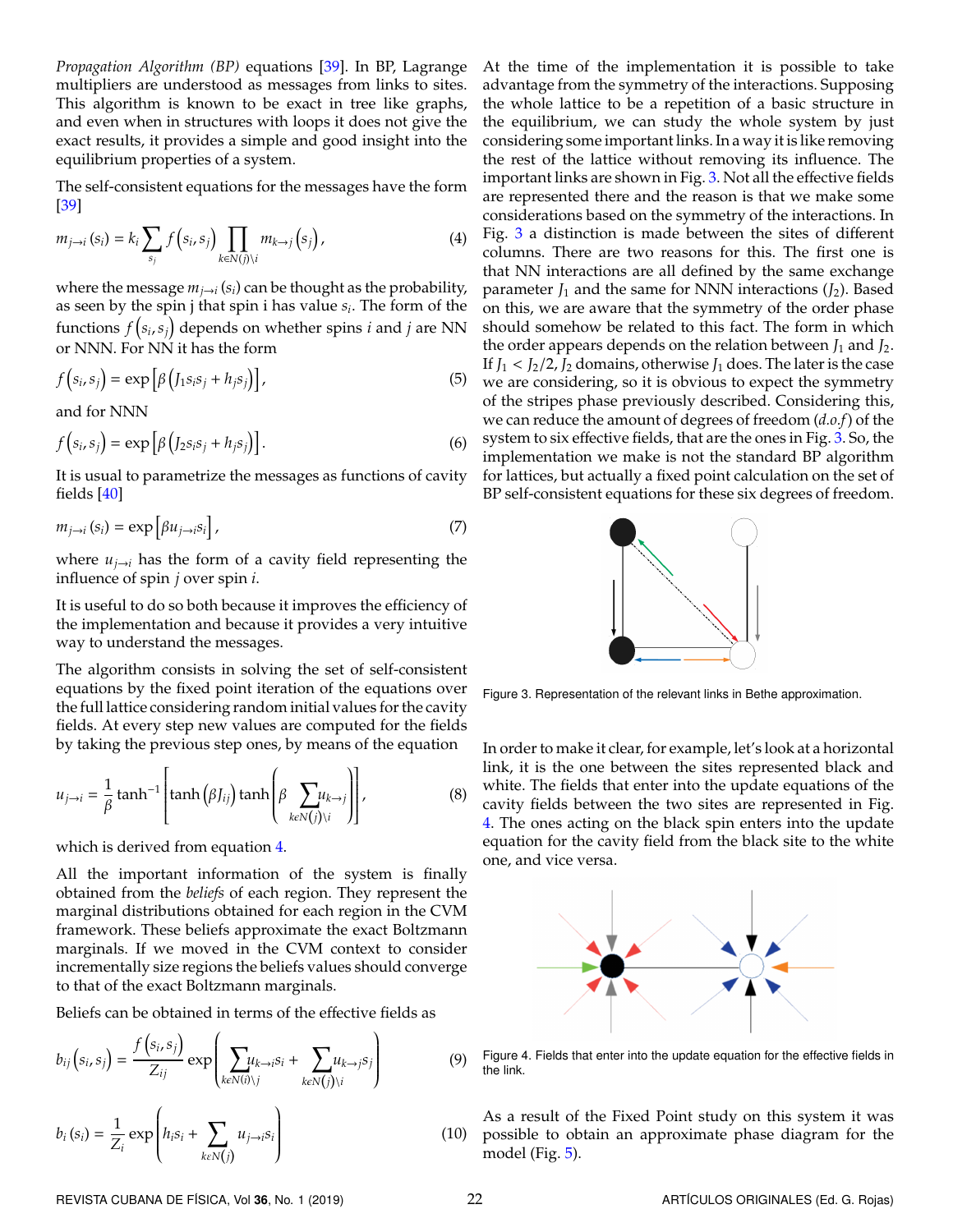There are some important points to discuss about the phase diagram. First, it was possible to observe the stripes phase for low external magnetic fields and temperatures, which is in agreement with the results reported in [\[22\]](#page-5-12). On the other hand, the presence in this phase of anisotropic correlations seems to contradict their statement that the minimal approximation in which such a behavior could be observed is the Kikuchy one. The fact is that it is true only if you do not include in the Bethe region graphs the NNN links. So what we did was to include the diagonal links in the set of regions and consider the messages between NNN in the BP formulation.

<span id="page-3-0"></span>

Figure 5. Phase diagram for  $J_1-J_2$  model in the context of the Bethe Approximation.

For high temperatures and fields, it is predicted the existence of a paramagnetic phase, where nor orientational neither positional order are observed, and the average magnetization is only due to the presence of an external field.

On the other hand, a region of the diagram could not be described, as the algorithm did not converge. The reason why nematic phase could not be observed within this approximation is not completely clear to us, neither the reason of the non convergence. However, we will see below that it could be well connected with the appearence of the nematic phase.

Still, we want to emphasize that even when a complete characterization of the phase diagram is not possible at the Bethe level it proved again to be a useful tool in a fast exploration of the model.

### III. PLAQUETTE APPROXIMATION

In order to obtain a more complete and accurate phase diagram for the model we go a step further in the CVM formalism and consider Kikuchi approximation. In this framework the largest regions to be taken into account in the construction of the variational free energy are the plaquettes of four sites. It is widely established that the constrained minimization of the Kikuchi free energy leads to a set of equations that are equivalent to those of the algorithm *Generalized Belief Propagation* [\[39\]](#page-6-0). In the *Parent to Child* formulation of the algorithm, messages go from parent regions to children only, that is, from plaquettes to links, and from links to sites.

The objective is again to determine the marginal distributions for each region, which in this context are called *beliefs*. These beliefs are obtained from the equilibrium values of the messages by [\[40\]](#page-6-1)

$$
b_R(s_R) \alpha \prod_{a \in A_R} f_a(s_a) \left( \prod_{P \in \mathcal{P}(R)} m_{P \to R}(s_R) \right)
$$
  

$$
\prod_{D \in \mathcal{D}(R)} \prod_{P' \in \mathcal{P}(D) \setminus \varepsilon(R)} m_{P' \to D}(s_D),
$$
 (11)

where  $f_a(s_a)$  has a similar meaning to that of  $f(s_i, s_j)$ , with the difference that for plaquettes, the expression includes all the pair interactions between the sites that conform it;  $P(R)$ stands for the parent regions of region  $R$ ;  $\mathcal{D}(R)$  for the regions descending from *R*; and ε (*R*) represents the set formed by *R* and its descendants.

It is important to notice that at the time of constructing the region based free energy, links between NNN sites are not included as they have counting number zero, which is logical if we realize that they are not part of any intersection of larger regions.

Again it is appropriate to parametrize the messages in terms of cavity fields [\[40\]](#page-6-1). The messages from links to spin have the form stated in [\(7\)](#page-2-3). On the other side, the parametrization of plaquette to link messages is more subtle. This is

$$
M_{\mathcal{P}\rightarrow\mathcal{L}}(s_i,s_j) = \exp\left[\beta\left(U_{\mathcal{P}\rightarrow\mathcal{L}}\right)s_i s_j + u_{\mathcal{P}\rightarrow i} s_i + u_{\mathcal{P}\rightarrow j} s_j\right],\qquad(12)
$$

where  $U_{P\rightarrow L}$  has the form of an effective interaction term like *Jij* and the other terms have a similar meaning to that of the cavity fields that parametrize link to spin messages.

Some symmetry considerations were made before the implementation. In the first place, as it can be predicted from the results in the Bethe context, and as it is known from [\[22\]](#page-5-12), the higher possible degree of order for the model is that of the stripes phase. Based on that, it is possible to impose some constrains over the values of the messages. This idea is shown in Fig. [6](#page-4-0) where we show that some messages are taken to be the same, in the way it should be in the stripes phase. In this figure messages from the plaquette *P* to its children are not represented, but they are to be considered equivalent to the ones coming from neighbor plaquettes. Notice that doing this represents a great simplification of the computational requirements as we reduce the problem to a set of eleven selfconsistent equations.

We consider a characteristic plaquette to reproduce the behavior of the entire lattice, considering the effect of the rest of the system through the messages or in our case the cavity fields from nearby regions (Fig. [6\)](#page-4-0). In this way our computation translates into a *Fixed Point* calculation on the set of GBP self-consistent equations for the fields remaining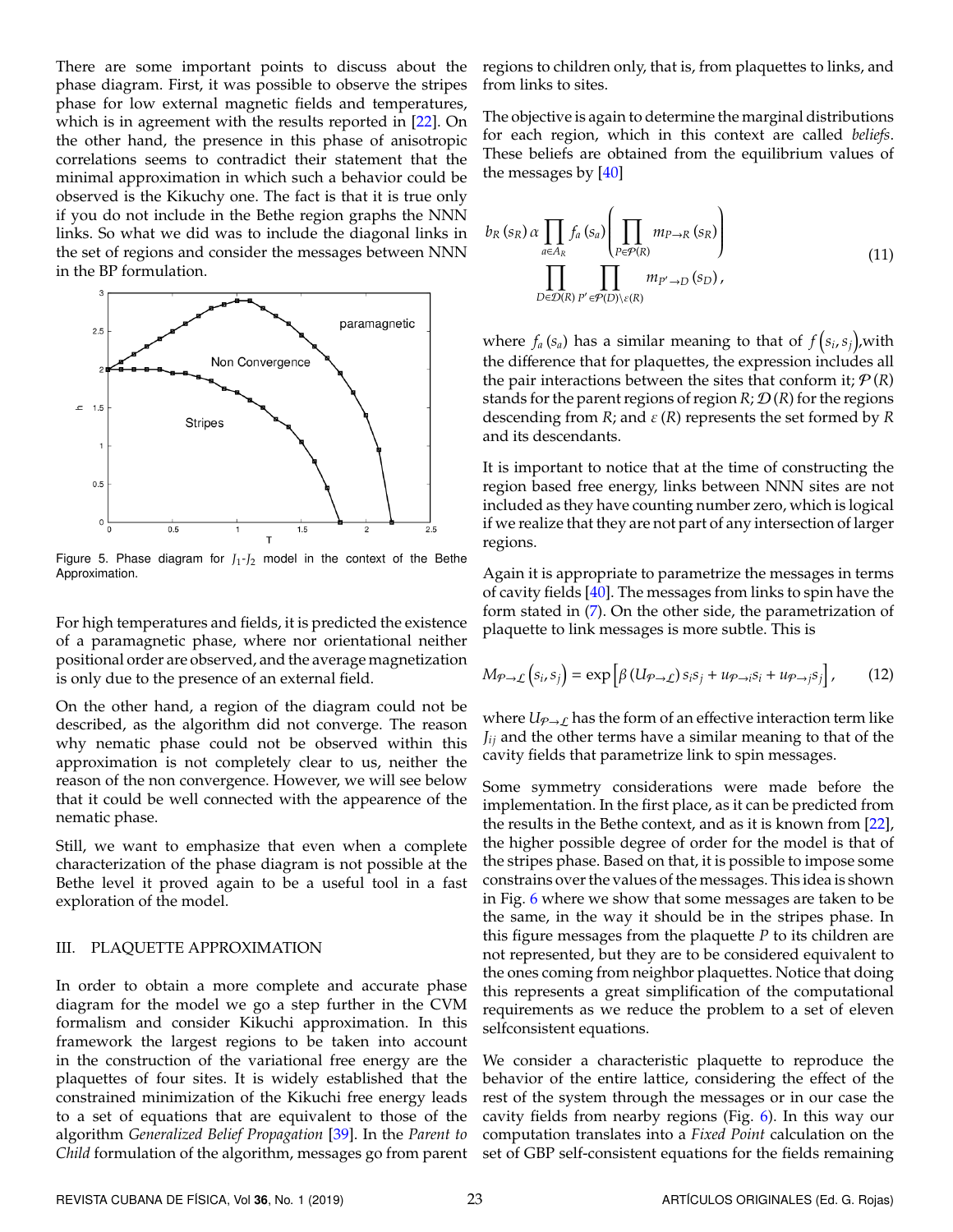<span id="page-4-0"></span>in the structure.



Figure 6. Structure over which the algorithm is run and the constrains over the messages.

Following the ideas outlined in [\[40\]](#page-6-1), we can remove the *gauge* invariance in the cavity field equations. The standard parent-to-child implementation of the GBP method introduces more parameters than actually needed [\[40,](#page-6-1) [41\]](#page-6-2) to characterize the local beliefs distributions. The redundant parameters do not alter the fixed point solution, but could affect the convergence of the fixed point algorithm. So, based on the recommendation in the previous reference, we set two of the field variables to be zero. In Fig. [7](#page-4-1) we omit the fields that we force to be zero.

<span id="page-4-1"></span>

Figure 7. Structure over which the Fixed Point calculation is done, and constrains over the fields. The ones forced to be zero are omitted in this sketch.

On the other hand, there is a set of fields which enter into the update equation of each other partly linearly, which usually slows down the convergence. It can be avoided by solving the linear system they form, in function of the non linear parts of the update equations. Doing this drastically improves the convergence of the algorithm.

In this context it was obtained a complete phase diagram (Fig.  $8$ ), similar to that in [\[22\]](#page-5-12).

<span id="page-4-2"></span>

Figure 8. Phase Diagram using GBP.

<span id="page-4-3"></span>

<span id="page-4-4"></span>Figure 9. Order parameters as a function of h for  $T = 0.05$ . A discontinuous transition is observed for both of the parameters. So, the transition from stripes to paramagnetic phase is direct.



Figure 10. Order parameters as a function of h for  $T = 0.8$ . It can be observed a first transition in which positional order goes to zero while there is still orientational order. This is the signature of the nematic phase. A second transition occurs in which orientational order goes continuously to zero, so that paramagnetic phase is reached. At this temperature, transition from order phase (that is, from stripes), to disorder, occurs by passing through an intermediate nematic type order, rather than directly as at  $T = 0.05$ .

It is important to notice that at very low temperatures the transition from the stripes ordered phase to the paramagnetic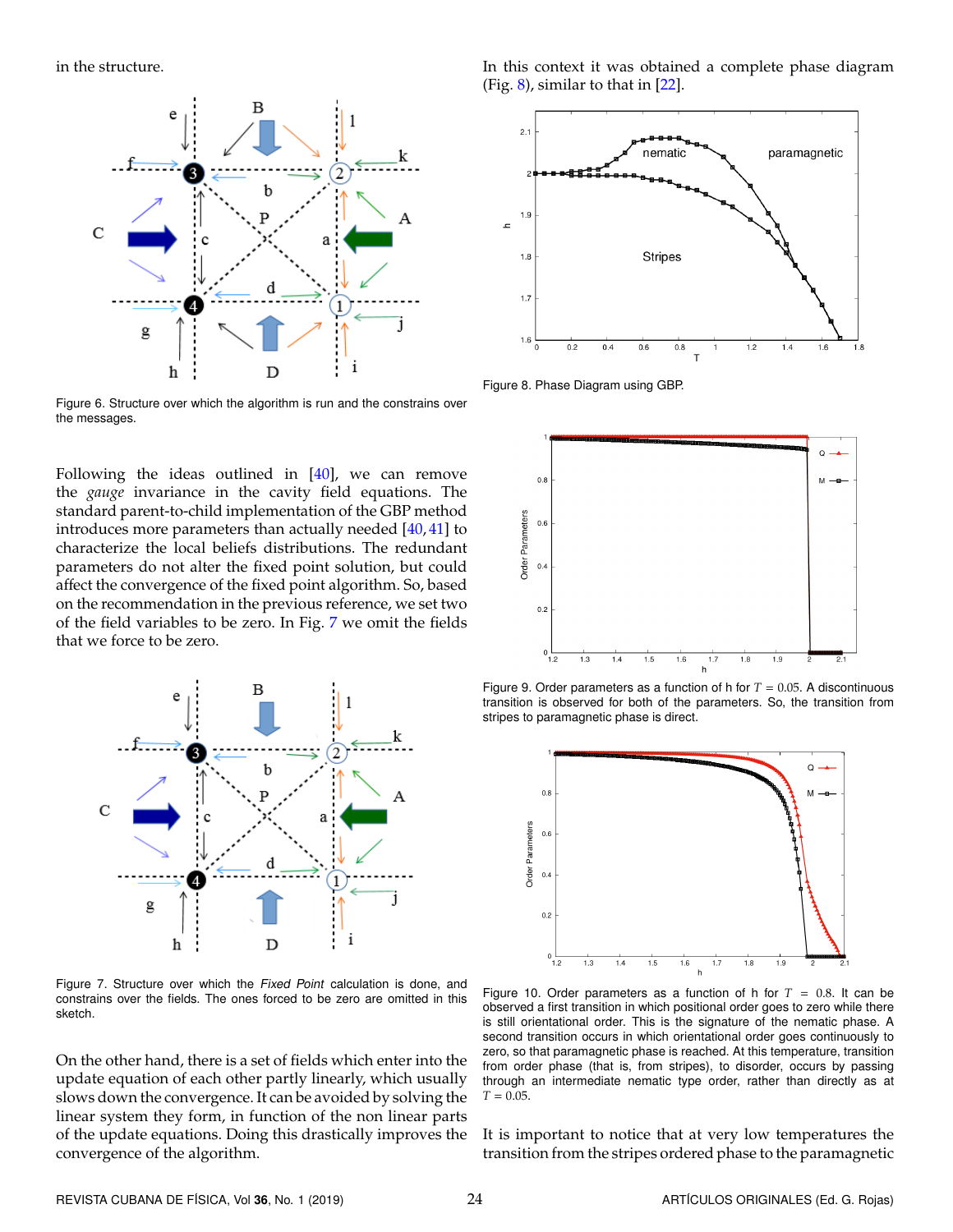one seems to occur directly without passing through the nematic order, which is the main difference with the results published in [\[22\]](#page-5-12). In order to make it clear we show the behavior of the order parameters as a function of the external field for  $T = 0.05$  (Fig. [9\)](#page-4-3).

On the other hand we can look at the behavior of these parameters for  $T = 0.8$ , where the nematic phase is clearly observed (Fig. [10\)](#page-4-4).

## IV. CONCLUSIONS

In this work we studied the *J*1-*J*<sup>2</sup> using the Cluster Variational Method. By considering the proper symmetries of the model, it was possible for the first time in the literature, to describe the presence of stripes in the Bethe approximation. Unfortunately the Bethe approximation does not converge for all the parameters of the model.

We improved over Bethe by studying also the model in the plaquette or Kikuchi approximation. In this case, the full phase diagram is accessible without convergence issues, and in addition to the stripes and the paramagnetic phases, we show the existence of a nematic phase. Our results are mostly consistent to the ones in [\[22\]](#page-5-12). However the phase diagram in [\[22\]](#page-5-12) was computed through a numerical minimization of the Kikuchi free energy, while our results come from the exact solution of the fixed point equations obtained after the analytical minimization of an equivalent free energy. Both methods have advantages and disadvantages of their own, but certainly fixed point equations usually provides faster convergence (if they converge).

We are able to show a finer description of the low temperature extreme of the transition curves. In [\[22\]](#page-5-12) it is suggested that the nematic phase is stable for any *T* > 0. Our results, on the contrary, point to the presence of a minimum  $T_c(h_c) \approx 0.2$ . Below this temperature the nematic phase does not exist and the transition occurs directly between the paramagnetic to the stripe phase.

#### REFERENCES

- <span id="page-5-8"></span>[1] D. Wales, Cambridge University Press, Cambridge, 2003.
- <span id="page-5-0"></span>[2] K. De'Bell, A.B. MacIsaac and J.P.Whitehead, Rev. Mod. Phys. **72**, 225, (2000).
- <span id="page-5-1"></span>[3] A. Vaterlaus, C. Stamm, U. Maier, M.G. Pini, P. Politi and D. Pescia, Phys. Rev. Lett. **84**, 2247, (2000).
- <span id="page-5-2"></span>[4] K.H. Fischer and J.A. Hertz, Cambridge University Press, Cambridge, 1991.
- <span id="page-5-3"></span>[5] E. Fradkin, S.A. Kivelson, M.J. Lawler, J.P. Eisenstein and A.P. Mackenzie, Annu. Rev. Condens. Matter Phys. **1**, 153, (2010).
- [6] E. Berg, E. Fradkin, S.A. Kivelson and J.M. Tranquada, New Journal of Physics **11**, 115004, (2009).
- <span id="page-5-15"></span>[7] Q. Si and E. Abrahams, Phys. Rev. Lett. **101**, 076401, (2008).
- [8] C. Fang, H. Yao, W.F. Tsai, J.P. Hu and S.A. Kivelson, Phys. Rev. B **77**, 224509, (2008).
- <span id="page-5-4"></span>[9] T. Yildirim, Phys. Rev. Lett. **101**, 057010, (2008).
- <span id="page-5-5"></span>[10] D. Coslovich, M. Bernabei and A.J. Moreno, J. Chem. Phys. **137**, 184904, (2012).
- <span id="page-5-6"></span>[11] V.J. Emery, S.A. Kivelson and E. Fradkin, Nature **393**, 550, (1998).
- <span id="page-5-7"></span>[12] E. Fradkin and S.A. Kivelson, Phys. Rev. B **59**, 8065, (1999).
- <span id="page-5-9"></span>[13] T. Aoki, J. Phys. Soc. Jpn. **73**, 599, (2004).
- <span id="page-5-11"></span>[14] E. Dagotto and A. Moreo, Phys. Rev. Lett. **63**, 2148, (1989).
- [15] M. Mambrini, A. Láuchli, D. Poilblanc and F. Mila, Phys. Rev. B **74**, 144422, (2006).
- [16] X.G. Wen, Phys. Rev. B **44**, 2664, (1991).
- [17] R. Darradi, O. Derzhko, R. Zinke, J. Schulenburg, S.E. Krúger and J. Richter, Phys. Rev. B 78, 214415, (2008).
- [18] M.E. Zhitomirsky and K. Ueda, Phys. Rev. B **54**, 9007, (1996).
- [19] N. Read and S. Sachdev, Phys. Rev. Lett. **62**, 1694, (1989).
- <span id="page-5-10"></span>[20] H.C. Jiang, H. Yao and L. Balents, Phys. Rev. B **86**, 024424, (2012).
- <span id="page-5-13"></span>[21] N. Shannon, B. Schmidt, K. Penc and P. Thalmeier, Eur. Phys. J. B **38**(4), 599, (2004).
- <span id="page-5-12"></span>[22] A.I. Guerrero, D.A. Stariolo and N.G. Almarza, Phys. Rev. E **91**, 052123, (2015).
- <span id="page-5-14"></span>[23] P.W. Anderson, Materials Research Bulletin **8**(2), 153, (1973).
- <span id="page-5-16"></span>[24] K. Seo, B.A. Bernevig and J. Hu, Phys. Rev. Lett. **101**, 206404, (2008).
- <span id="page-5-17"></span>[25] P. Carretta, N. Papinutto, C.B. Azzoni, M.C. Mozzati, E. Pavarini, S. Gonthier and P. Millet, Phys. Rev. B **66**, 094420, (2002).
- <span id="page-5-18"></span>[26] H. Rosner, R.R.P. Singh, W.H. Zheng, J. Oitmaa and W.E. Pickett, Phys. Rev. B **67**, 014416, (2003).
- <span id="page-5-19"></span>[27] R. Melzi, S. Aldrovandi, F. Tedoldi, P. Carretta, P. Millet and F. Mila, Phys. Rev. B **64**, 024409, (2001).
- <span id="page-5-20"></span>[28] S. Jin, A. Sen and A.W. Sandvik, Phys. Rev. Lett. **108**, 045702, (2012).
- [29] A. Kalz, A. Honecker, S. Fuchs and T. Pruschke, J. Phys.: Conf. Ser. **145**(1), 012051, (2009).
- [30] A. Kalz, A. Honecker and M. Moliner, Phys. Rev. B **84**, 174407, (2011).
- [31] J.L. Morán-López, F. Aguilera-Granja and J.M. Sanchez, Phys. Rev. B **48**, 3519, (1993).
- [32] J.L. Moran-Lopez, F. Aguilera-Granja and J.M. Sanchez, J. Phys.: Condens. Matter **6**(45), 9759, (1994).
- <span id="page-5-21"></span>[33] R.A. dos Anjos, J.R. Viana and J.R. de Sousa, Phys. Lett. A **372**(8), 1180, (2008).
- <span id="page-5-22"></span>[34] D.G. Barci, A. Mendoza-Coto and D.A. Stariolo, Phys. Rev. E **88**, 062140, (2013).
- [35] S.A. Cannas, M.F. Michelon, D.A. Stariolo and F.A. Tamarit, Phys. Rev. B **73**, 184425, (2006).
- [36] N.G. Almarza, J. Pekalski and A. Ciach, J. Chem. Phys. **140**(16), 164708, (2014).
- [37] L. Nicolao and D.A. Stariolo, Phys. Rev. B **76**, 054453, (2007).
- <span id="page-5-23"></span>[38] Ar. Abanov, V. Kalatsky, V.L. Pokrovsky and W.M. Saslow, Phys. Rev. B **51**, 1023, (1995).